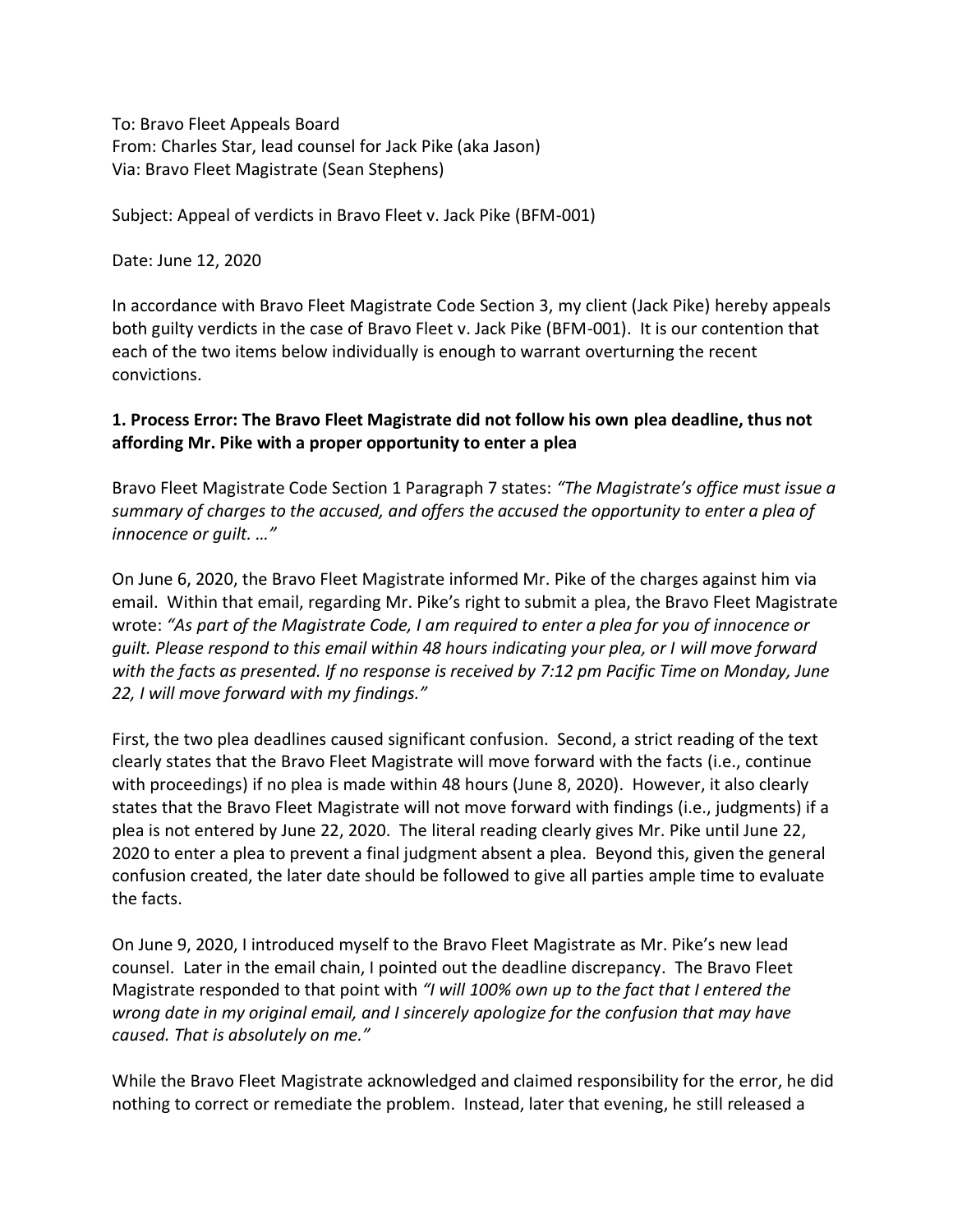guilty verdict a mere ~72 hours after informing Mr. Pike of the charges against him. Indeed, the Bravo Fleet Magistrate did not even inform Mr. Pike when the initial 48 hours had passed. Whether or not it was intended, the goalposts were moved.

In short, this uncorrected process error by the Bravo Fleet Magistrate did not give Mr. Pike the proper opportunity to enter a plea of innocence or guilt before the trial began (and was concluded).

## **2. Process Error: The Bravo Fleet Magistrate did not provide the defense with all relevant case information, thus not affording Mr. Pike with a proper opportunity to appeal**

Bravo Fleet Magistrate Code Section 3 Paragraph 2 states: *"If the defendant or prosecution feels that an error has been made, they can write an appeal and present it to the Magistrate, who will in turn bring it before the appeals panel. Appeals cannot be trivial in nature, and must specifically point to the error(s) made. The appellant must find either an issue arising from Bravo Fleet documents or judicial process error."*

Despite two requests for full trial transcripts and documentation, the Bravo Fleet Magistrate has not provided my client or me with any information beyond the two exhibits (the exhibits were only provided after the second request). If both parties have a right to appeal based on an error, either in Bravo Fleet documents or the judicial process, they must have access to all documents and the entire judicial process.

It is impossible for the defense to fully exercise its right to appeal any errors with documentation when we don't know what other documents exist. It is impossible for the defense to fully exercise its right to appeal any errors of process when we are only privy to a small fraction of that process. Without access to a full trial transcript, we have zero visibility on the judicial process and no idea if other documents or evidence exists. As a result, we are functionally unable to scrutinize either.

To summarize, this uncorrected process error by the Bravo Fleet Magistrate did not give Mr. Pike the proper opportunity to submit an appeal based on the totality of information from trial.

## **Request that a new special Magistrate be appointed**

If this appeal is successful, we also request that the Appeals Board assign the case to a new special Magistrate. The Bravo Fleet Magistrate has made numerous statements affirming his belief in Mr. Pike's guilt, including that new evidence would not change his mind. As such, we do not believe he is the right person to oversee future proceedings on this matter. This is not an attack on the Bravo Fleet Magistrate's character, but rather a simple fact of human nature.

*"This case [Bravo Fleet V. Jack Pike] hardly needed to come across the Magistrate's desk, other than to be an exercise in administration."* - MAGISTRATE DECISION: BFM-01